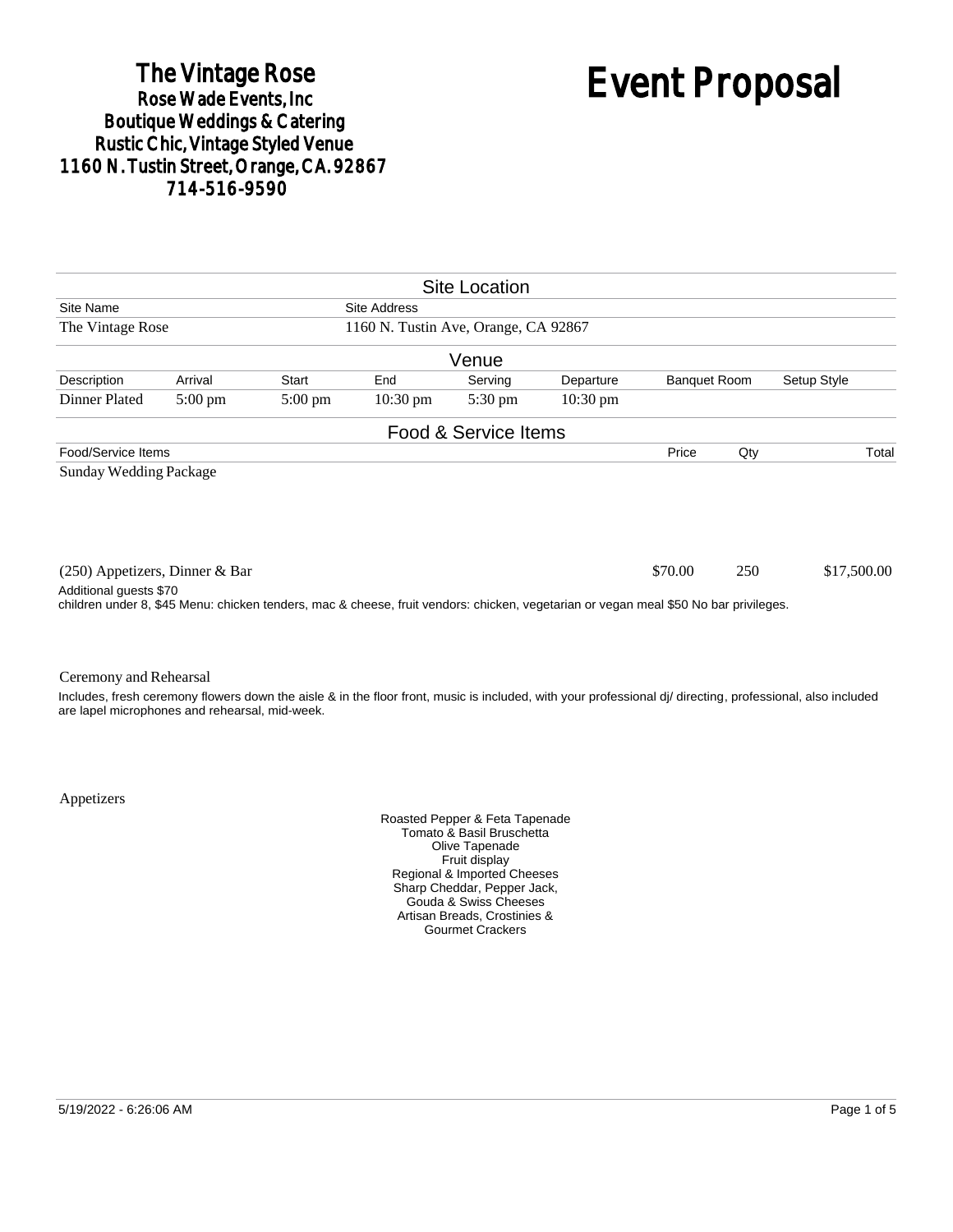Two Course Sit Down Dinner

Select One Gourmet Salad

Spinach & Berries Candied Walnuts, Gorgonzola & Balsamic Vinaigrette Classic Caesar Shaved Parmesean, Garlic Croutons, Crostini & Bruschetta Italian Wedge Romaine, Olives, Garbanzo Beans, Red Onion & Feta, Italian Dressing

Main Entrees

Three Proteins Chicken, Beef, Fish, Choice to serve Vegetarian, Vegan or Gluten Free Options four guests.

Couple select the style of protein served at our tasting event. Your guests will have one choice of protein to enjoy.

Rosemary Garlic Chicken Grilled with Garlic & Lemon Beurre Blanc Chicken Breast Marsala Wild Mushroom in Marsala Wine Sauce Parmesan Crusted Chicken Tuscan Tomatoes with Asiago Cream Cilantro Chicken In Chipotle Cream Sauce

Hanger Steak Served with Brazilian Chimichurri Braised Beef Bourguignon With Onions & Baby Carrots Steak Gorgonzola In Cabernet Reduction topped with Gorgonzola Crust

> Poached Salmon In Cream Dill Roasted Salmon Honey Ginger Glaze

Accompaniments Wild Rice Pilaf Garlic Mashed Potatoes Parsley French Potatoes Glazed Baby Carrots Vegetable Ratatouille Summer Vegetables Served with Artisan Breads & Butter

Full Bar 4 Hours

#### Beer:

Corona, Pacifico, Dos Equis Lager, Heineken, Lagunitas IPA, Sam Adam's, Blue Moon, Fat Tire, Coors Light, Bud Light, Goose Is land IPA, Shock Top, Ace Hard Cider, O'Douls

On Tap On: Six beers on Tap: Una Mas, , Stella Artois, Space Dust Kölsch Beer, Cali Blood Orange & Hoegaarden - we change selections by season.

Wine: Sonoma County house wines, Merlot, Cabernet Savignon, Pinot Noir, Chardonnay & Pinot Grigio, Sparkling Wine and Apple Cider, Pink Champagne

#### Mixed Drinks:

Jack & Coke, Seven/Seven, Lime Margarita, Rum & Coke, Jameson Ginger, Gin & Tonic, Vodka Soda, Madori Sour, Mimosa, Baileys & Coffee, Screwdriver, Tequila Sunrise, Vodka Cranberry, Captain & Coke, Malibu Pinneaple.

Mocktail Bar Non-Alcoholic Drinks

5/19/2022 - 6:26:06 AM Page 2 of 5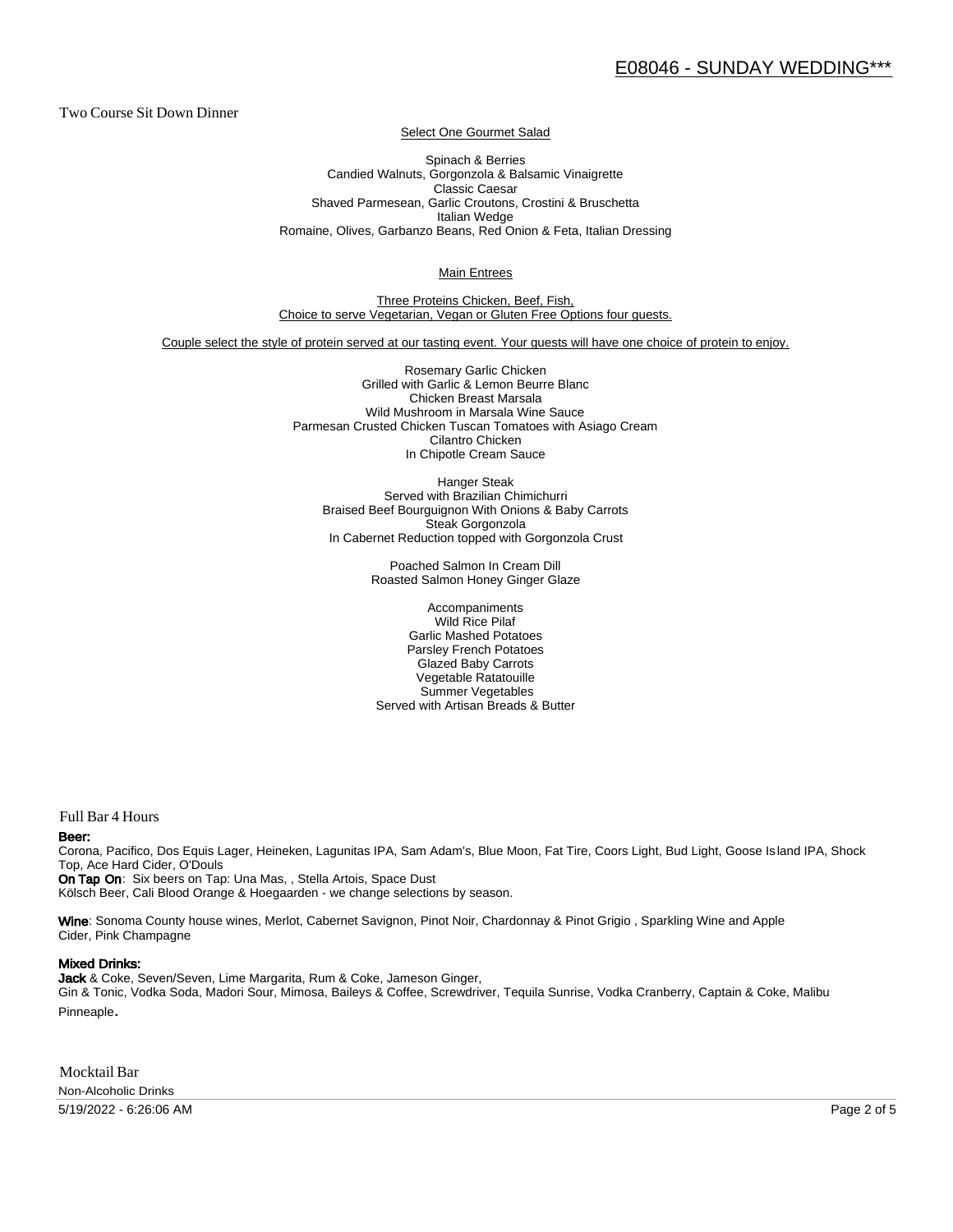# E08046 - SUNDAY WEDDING\*\*\*

Sparkling Cider Roy Rogers Shirley Temple Orange Spritzer Orange Juice Cranberry Juice Coke, Diet Coke, Sprite

Champagne & Wall Wall

Our amazing bar starts at the awesome champagne wall!! Beautiful display of champagne, pink Champagne, White Wine, Rosé, Red Wine & a beautiful OMBRÉ look

Donut Wall with Donuts

Champagne or Cider Toast

Fresh Flowers

Fresh beautiful flowers in white and greenery.

Gourmet Coffee & Hot Tea

#### Citrus Infused Water & Tropical Ice Tea

#### China, Flatware & Stemware

To style your tables, your choice of: Classic White China, Vintage Style China Gold, or Silver Flatware option Water Goblet in Clear, Pink, Navy Blue, Vintage, Blue or Clear Mason Jar Champagne Glasses, Wine Glasses & Bar ware

Chargers gold or silver

Farm Tables wooden farm tables

Reception Chairs

Runners & Napkins choice of available chiffon runners & a large variety of napkin colors! We can help you customize your tablescape!!

Sign In Table vintage desk or table

Escort Card Boards beautiful frame attached to the wall with greenery and wire to hang your escort cards.

### Table Numbers

5/19/2022 - 6:26:06 AM Page 3 of 5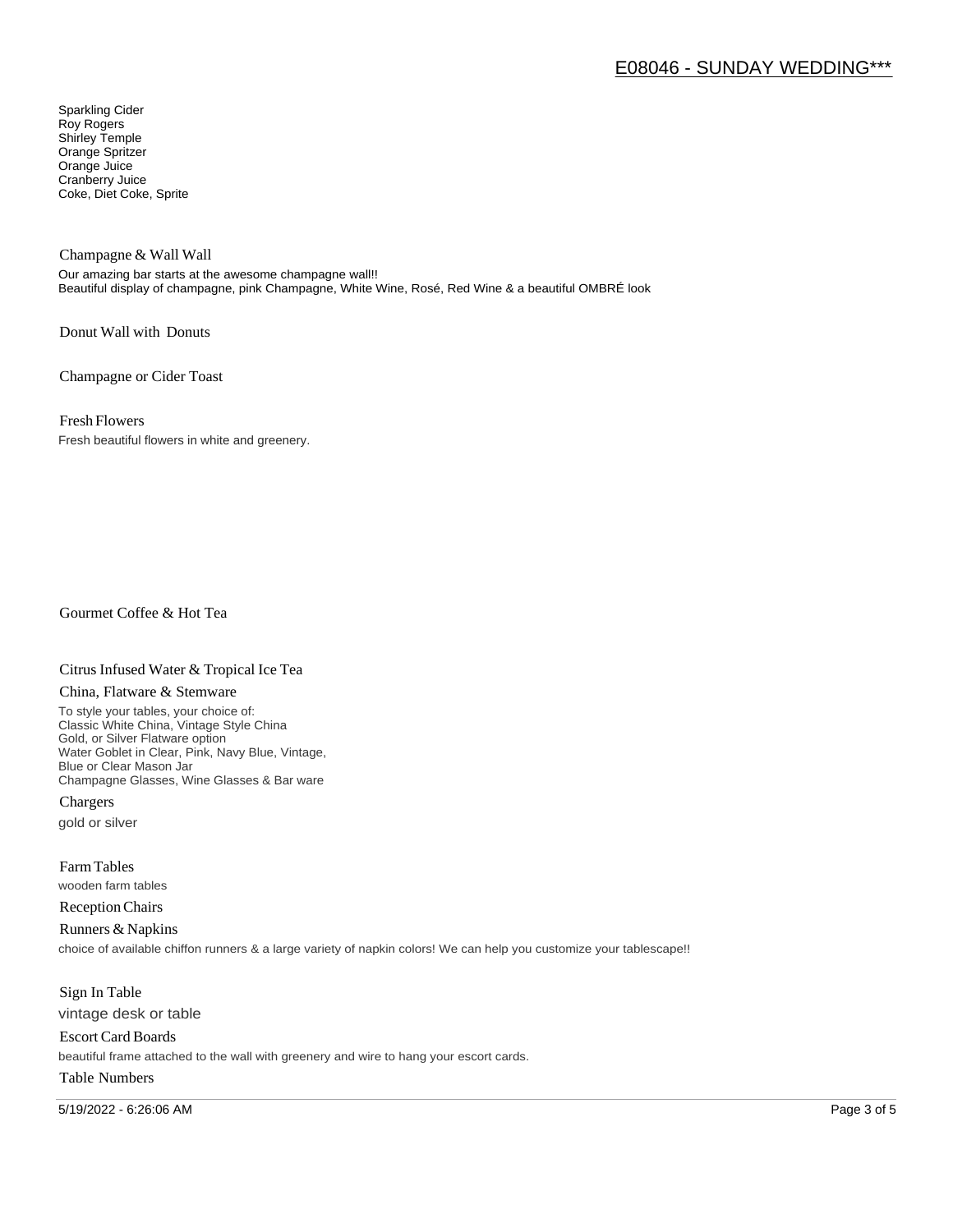You may use our table numbers, pretty and elegant. Or you may bring your own

D.J. & M.C.

Exclusive D.J./M.C.

Personalized Music Meetings & Tailored Made Selection to meet your event needs

Surround Sound & Microphones

Digital Photo Booth included

Video & Screen included

if you decide to show a video or pictures, we got you! we have the equipment! bring in your media !!

#### Month of Wedding Coordinator

Coordinator will coordinate efforts with all vendors contracted for wedding. Coordinator will work closely with all vendors, D.J., Photographer,

Coordinator will make a detailed wedding day schedule/ timeline with the wedding couple for the rehearsal, ceremony and reception and all vendors arrival & departure times. Vendors will receive a copy and explanation of final plan one week prior to the wedding date. Will serve as the point person for every vendor. She directs the event from start to finish.

Will make sure set-up/décor for ceremony and reception is according to couples specifications the day of the wedding. .Supervision of reception events, such as cake cutting, (working with photographer, D.J., Caterers) to cut the cake, throw the garter/bouquet and ease couple into dancing so that each event flows smoothly.

Will assure that all guest management is provided including reserved and assigned seating. Coordinator will organize and instruct processional line-up and space wedding party on aisle accordingly. Wedding coordinator will instruct ushers on greeting guests and escorting procedures. The wedding coordinator will have a kit with pins, safety pins and other necessities, should there be a need for them. The wedding coordinator will keep marriage license/ketuba, ring box and miscellaneous items for wedding couple and bridal party. The wedding coordinator will help gather up items such as gifts and work with designated family member to give items at the end of the night. Day of Services available six weeks before wedding day by appointment..

The Suite

We welcome the bride  $&$  team bride with champagne, mimosas, freshly brewed coffee and provide after ceremony appetizers Bridal space has private power room, lots of light, and wall mirrors **available 1 1/2 hours before and until end of event** 

Groom Pub -

Cool cave with a cigar bar feel, pool table, comfortable chairs & sofas, built in bar, satellite t.v. Serving Kolsch Beer on tap private restroom, and a great space for pictures!!! **available 1 1/2 before ceremony Pub closes at the start of ceremony**

| $(1)$ Security       | \$500.00   | \$500.00   |
|----------------------|------------|------------|
| (1) The Vintage Rose | \$3,000.00 | \$3,000.00 |

## Special Requests